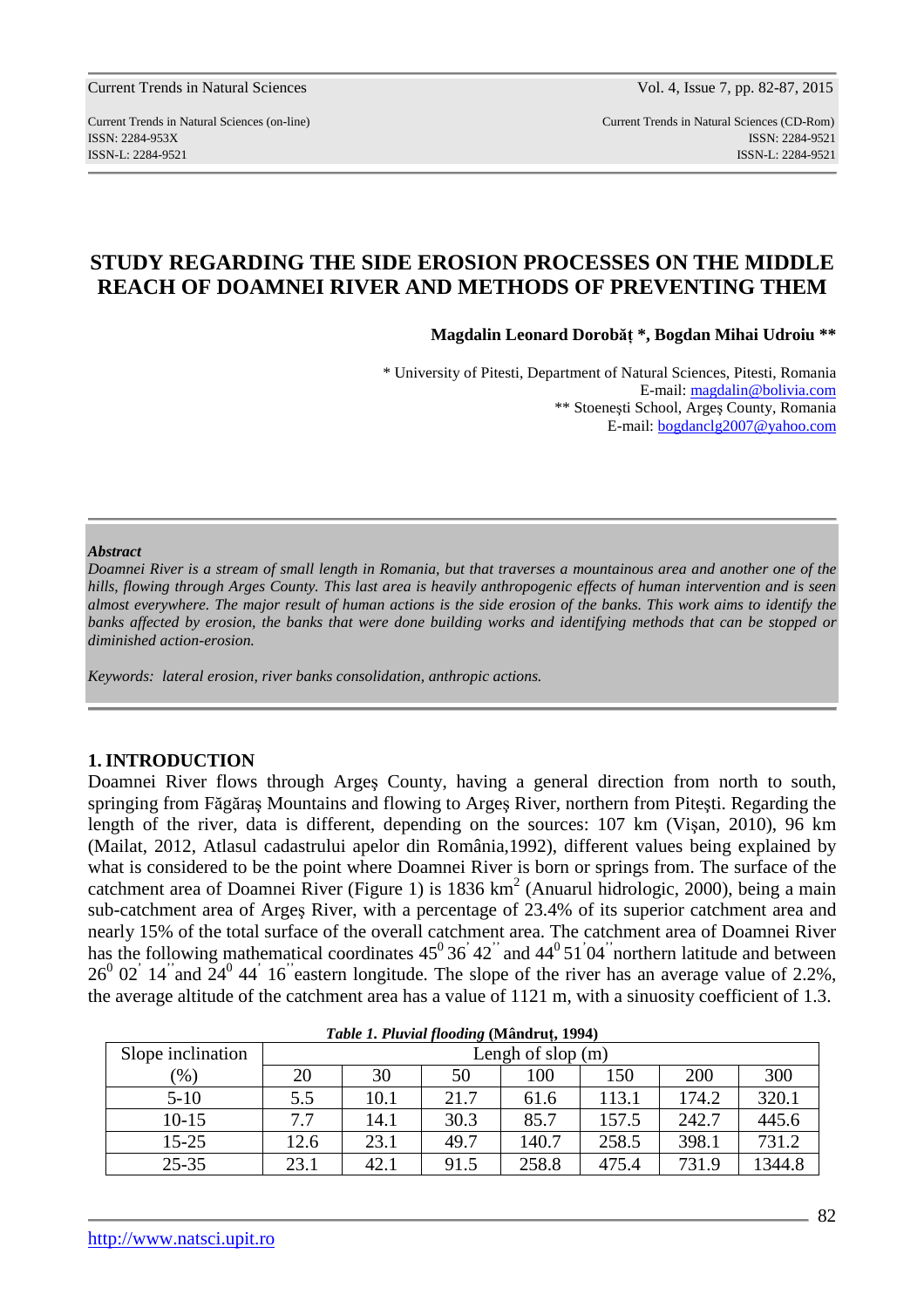Current Trends in Natural Sciences (on-line) Current Trends in Natural Sciences (CD-Rom) ISSN: 2284-953XISSN: 2284-9521 ISSN-L: 2284-9521 ISSN-L: 2284-9521



*Figure 1. The catchment area of Doamnei River* **(Vişan, 2010)** 



*Figure 2. Doamnei River: seasonal variation in river flow* **(Vişan, 2010)**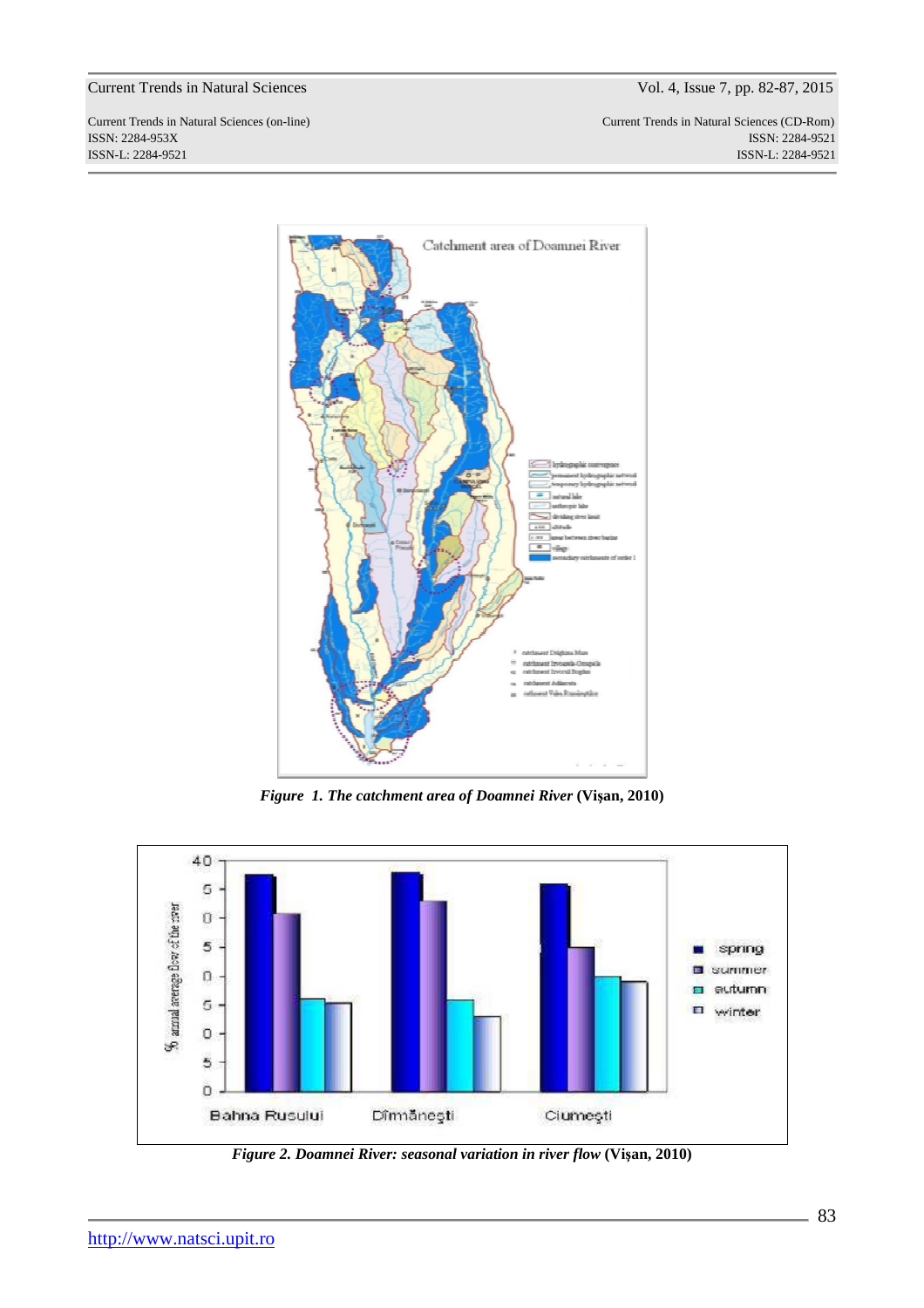The biggest quantity of wash (solid flow) which is transported by the river is reported during summer, at Dărmăneşti station and during spring, at Ciumeşti station (Figure 2). Though, it also depends on the length of the slopes and on the incline of their cliffs, especially coming from pluvial flooding (Table 1).

## **2. MATERIALS AND METHODS**

Studies in this paper were carried on field, using the itinerary method, applied during the length of the Doamnei River flow, of the observations made in the field, the comparative analysis with the hydrological and geographical maps. Field research started from the left shore of Doamnei River, from a point located northern from Domneşti, with the GPS coordinates N 45º 12´ 59.59", E 24º 50´ 45.31" and end in the point located under the bridge near Purcareni crossed by european road E 574. The mathematical coordinates and the altitude were registered with the GPS. The monitored length reaches approximately 47 km, which also includes the length of the dead (dried) river beds.

## **3. RESULTS AND DISCUSSIONS**

On the studied area, as a general feature, we mention that the shores lithological nearly consist of only deposits of sedimentary rocks which, from the geomechanicpoin of view, display a high friability degree, being either sedimentary uncemented rocks (gravels, sands, loessoid sands), either, in most cases sandstones or low cemented conglomerates, diorite sands, sandy clays and diorite clays. This favors the sideway erosion and is a significant natural factor.

Second, another natural factor that contributes to a predisposition of sideway erosion of this manifestation is the fact that the shores have accentuated slopes which determine the intensification of erosion through gapping, pluvial erosion, landslips and landfalls.

A third natural factor is also the type of longitudinal profile of the river on its middle flow, which generates high flowing speeds and a large volume of kinetic energy which is dissipated as erosion.

Next to this natural factors, a series of anthropic factors operate in a direct or indirect manner, which lead to the amplification of the sideway erosion effect.

The presence of gravel pits (Figure 3) has led to the growth of the flowing speed of water, and the emergence of eddy currents in the location of the laminar flow has led to vertical erosion in the valley floor and in the minor river bed of the river, and also to the destruction of the shores through the emergence of sideway erosion.

This is manifested through the dissipation of the higher kinetic energy of the water, due to the increase in the level difference. Even the access roads to the gravel pits are built in parallel with the shore in more areas, fact that leads to the disappearance of the vegetation.

The intensification of agriculture and of road building near the river, parallel to the shores, has led to the disappearance of riverside coppices on nearly 50% of the shores' length in the studied area. Spontaneous forest vegetation was replaced by agricultural ecosystems. Agricultural fields reach the river shores in most cases (Figure 4) and there rarely left a forest vegetation line (Figure 5), being represented only by several isolated trees or shrubs from generally young hydrophile species (*Salix, Alnus, Populus, Clematis, Sorbus, Sambucus*). In someplaces, with high shores, locust trees were planted. Though, approximately 75% of the forest vegetation on the shores was noticed to be consisting of forest bunches, with different species, with widths of tens or hundreds of meters. In this area, the lateral erosion does not manifest, as the shores are well stabilized. From the vegetation perspective, the left shore displays approximately 47% forest or bush vegetation (including the tree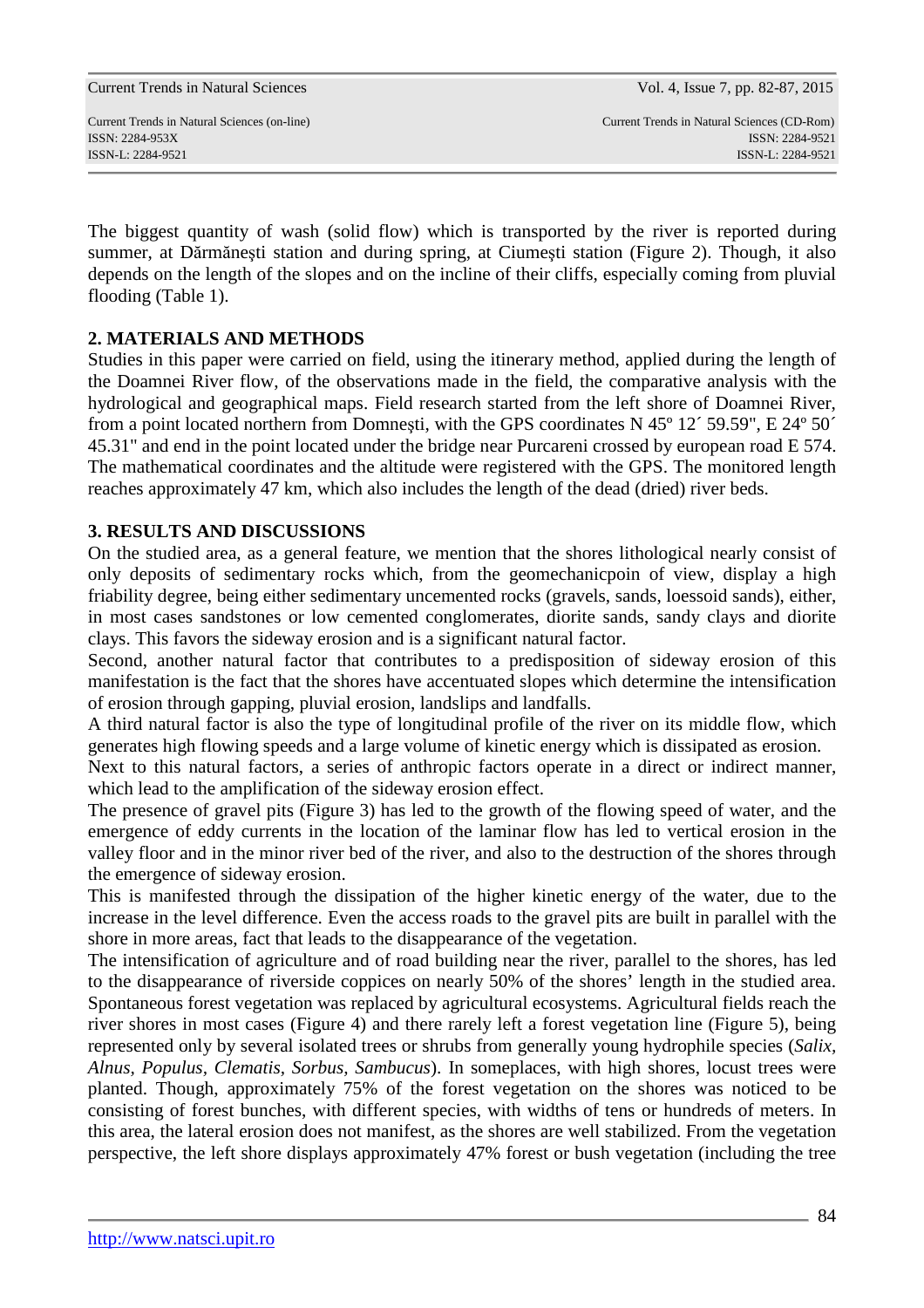alignments). As for the right shore, forest or bush vegetation stretches nearly 53% of the length, including artificial alignments.

On some areas, where bridges exist, the shores were protected against erosion through concrete parapets or gabions, on the upstream bridge areas, such as: upstream the bridge in the center of Domenşti (Figure 6), the dams continue on both shores for approximately 1 km; the area of the bridge in the Coşeşti parish, with nearly 700 m of concrete shores (457m altitude) (5); Pietroşani, downstream of the bridge that links the location to the village of Bădeşti (parish road 2), banks with concrete for nearly 150 m of the right shore and 400 m on the left shore (433m altitude). Upstream the bridge are concrete shores (Figure 7), with compact forest vegetation on the left shore and with an planted trees alignment on the right shore (Figure 8). In the end, high floods through the consolidation of the bases located in the minor and major river bed through concrete buildings, and also through the protection of the shores with concrete and gabions (Figure 9a, 9b). On other areas, the shores display evident erosion phenomena, manifested through falls or gapping: the area of the bridge that links Coşeşti with Priseaca (Figure 10a), the right shore in the area of Bădeşti village (Figure 10b), gaps in the left shore, in loess, Domneşti. In other areas, erosion manifestations are in the beginning stage or potential.

 $\overline{\phantom{a}}$ 





*Figure 3. Gravel extraction near Dărmăneşti**Figure 4. Agricultural fields on the river shores, near Pietroşani* 



*Figure 5. Line of trees along the left bank of the river, near Purcăreni* 



*Figure 6. Reinforced concrete river bank, Domneşti*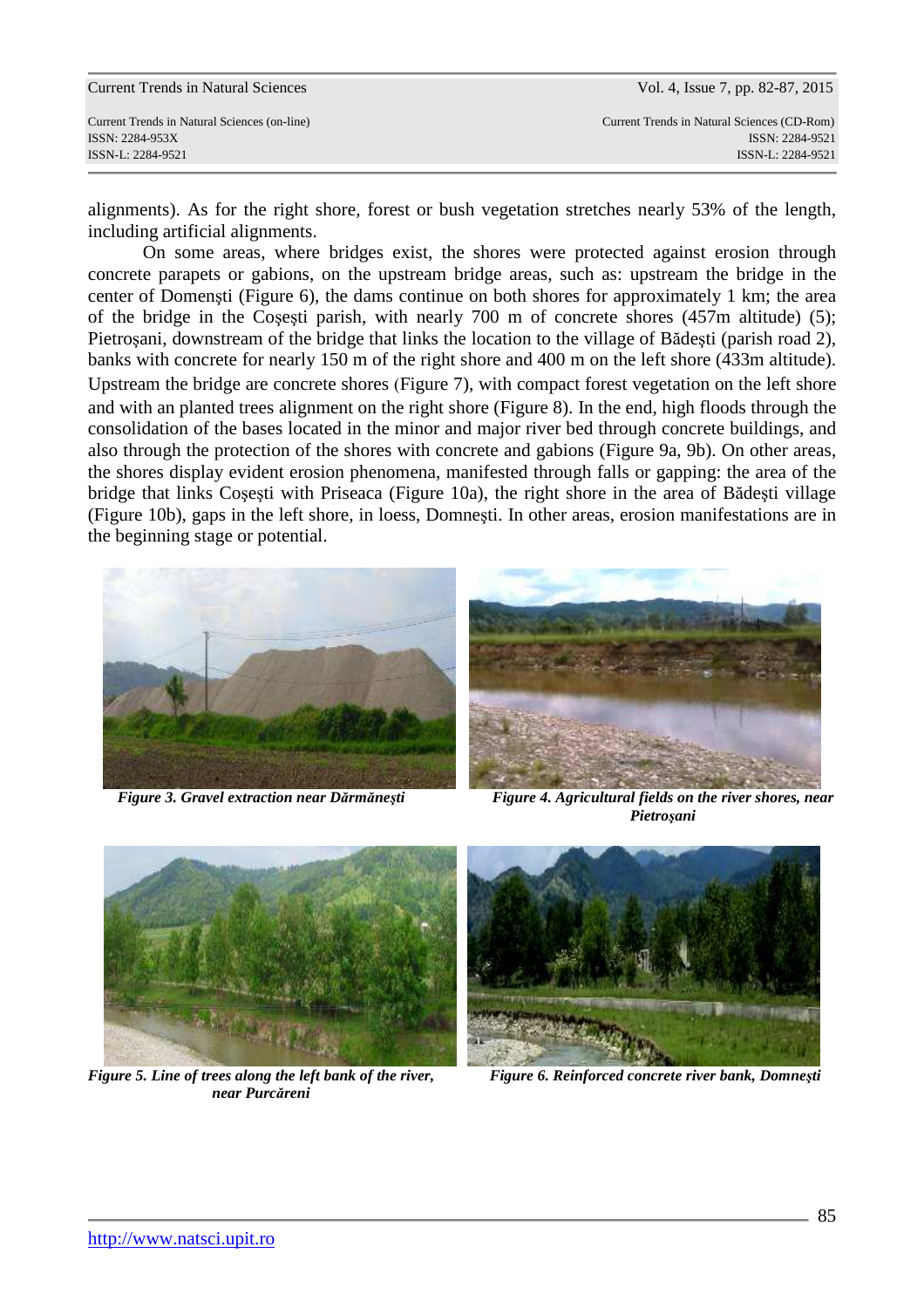Current Trends in Natural Sciences (on-line) Current Trends in Natural Sciences (CD-Rom) ISSN: 2284-953XISSN: 2284-9521 ISSN-L: 2284-9521 ISSN-L: 2284-9521

In an indirect manner, the different waste deposits, especially vegetal waste, such as branches, can lead to transversal gridlocks of the river bad, high floods and implicitly to the erosion of the shores.





*Figure 7. Concrete shores, Coşeşti* Figure 8. Reinforced concrete river bank, near *Pietroşani – Bădeşti bridge* 



*Figure 9 a, b. Protection of the banks with gabions (a) and concrete (b) for the bridge, Purcăreni, E 574* 



*Figure 10a. Erosion, right river bank, Cosesti* Figure 10b. Erosion, right river bank, Bădești